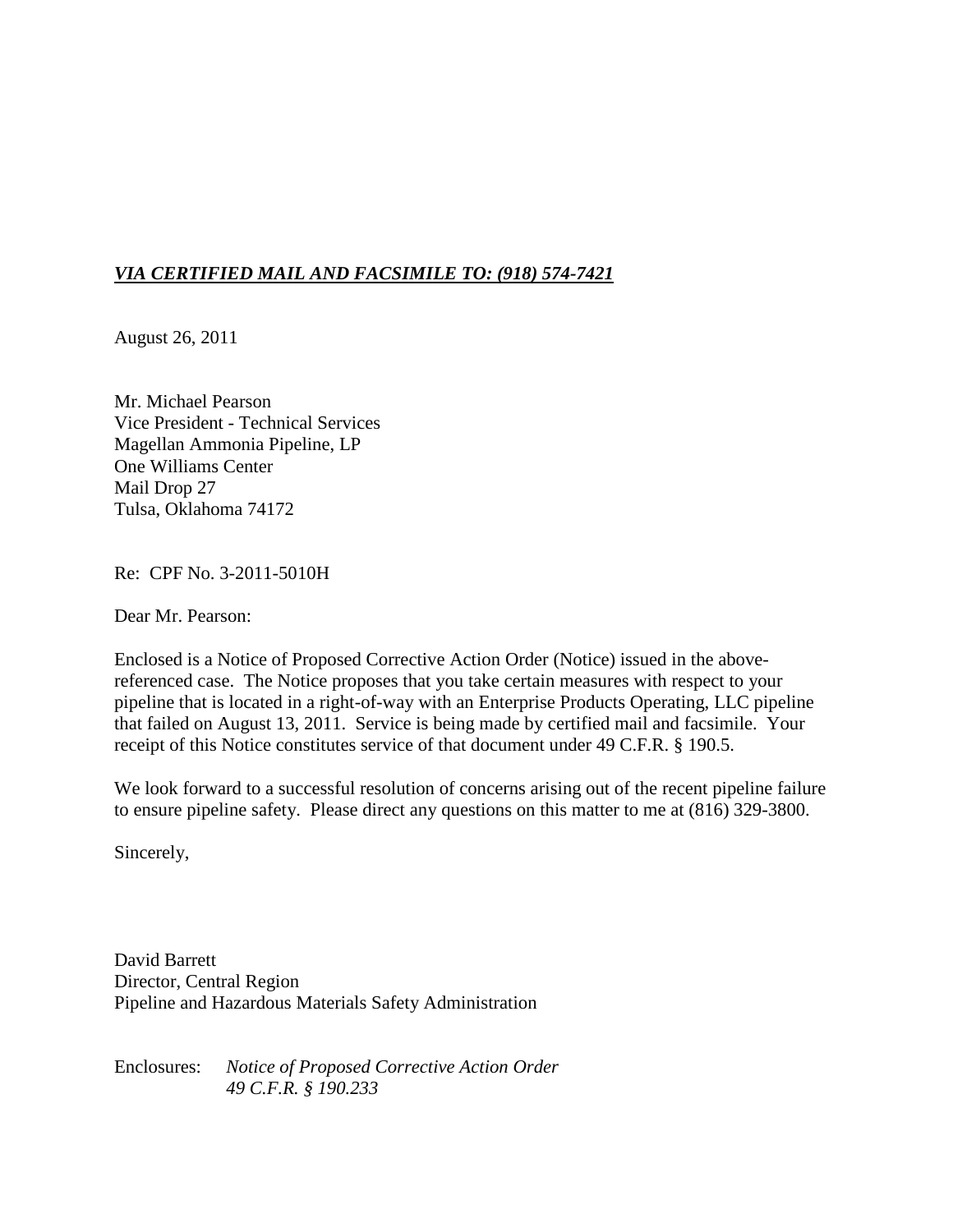# **DEPARTMENT OF TRANSPORTATION PIPELINE AND HAZARDOUS MATERIALS SAFETY ADMINISTRATION OFFICE OF PIPELINE SAFETY CENTRAL REGION KANSAS CITY, MO 64106-2641**

**)**

**)**

**)**

**In the Matter of ) Magellan Ammonia Pipeline, LP, ) CPF No. 3-2011-5010H Respondent ) \_\_\_\_\_\_\_\_\_\_\_\_\_\_\_\_\_\_\_\_\_\_\_\_\_\_\_\_\_\_\_\_\_\_\_\_)**

**\_\_\_\_\_\_\_\_\_\_\_\_\_\_\_\_\_\_\_\_\_\_\_\_\_\_\_\_\_\_\_\_\_\_\_\_**

# **NOTICE OF PROPOSED CORRECTIVE ACTION ORDER**

#### **Background and Purpose**

On August 13, 2011, a failure occurred on a hazardous liquids pipeline in the vicinity of Magellan Ammonia Pipeline's (Respondent) 8-inch anhydrous ammonia pipeline, hereafter referred to as the Green Line, that crosses underneath the Missouri River approximately 8 miles west of Onawa, Iowa in Monona County. The August 13 failure occurred on Enterprise Products Operating, LLC (Enterprise), West Leg Red pipeline, which is located in a common right-of-way (ROW) with Respondent's 8-inch Green Line. The pipelines in the ROW, which include the Enterprise West Leg Red, Blue and the Magellan Green Line, are shut down. The cause of the Failure is unknown. Pursuant to 49 U.S.C. § 60117, the Pipeline and Hazardous Materials Safety Administration (PHMSA) has initiated an investigation of the accident.

PHMSA issues this Notice of Proposed Corrective Action Order, in accordance with 49 U.S.C. § 60112, notifying Respondent of the preliminary findings of the investigation, and proposing that Respondent take corrective measures, with respect to the 8-inch Green Line, to protect the public, property, and the environment from potential hazards associated with the pipeline.

### **Preliminary Findings**

• Magellan's 8-inch Green Line is in a common right-of-way with Enterprise's West Leg Red Line (Red Line). A release from Enterprise's 8-inch Red Line occurred at approximately 1:57 a.m. CDT, on August 13, 2011. The Red Line failure was approximately eight miles west of Onawa, Iowa in Monona County.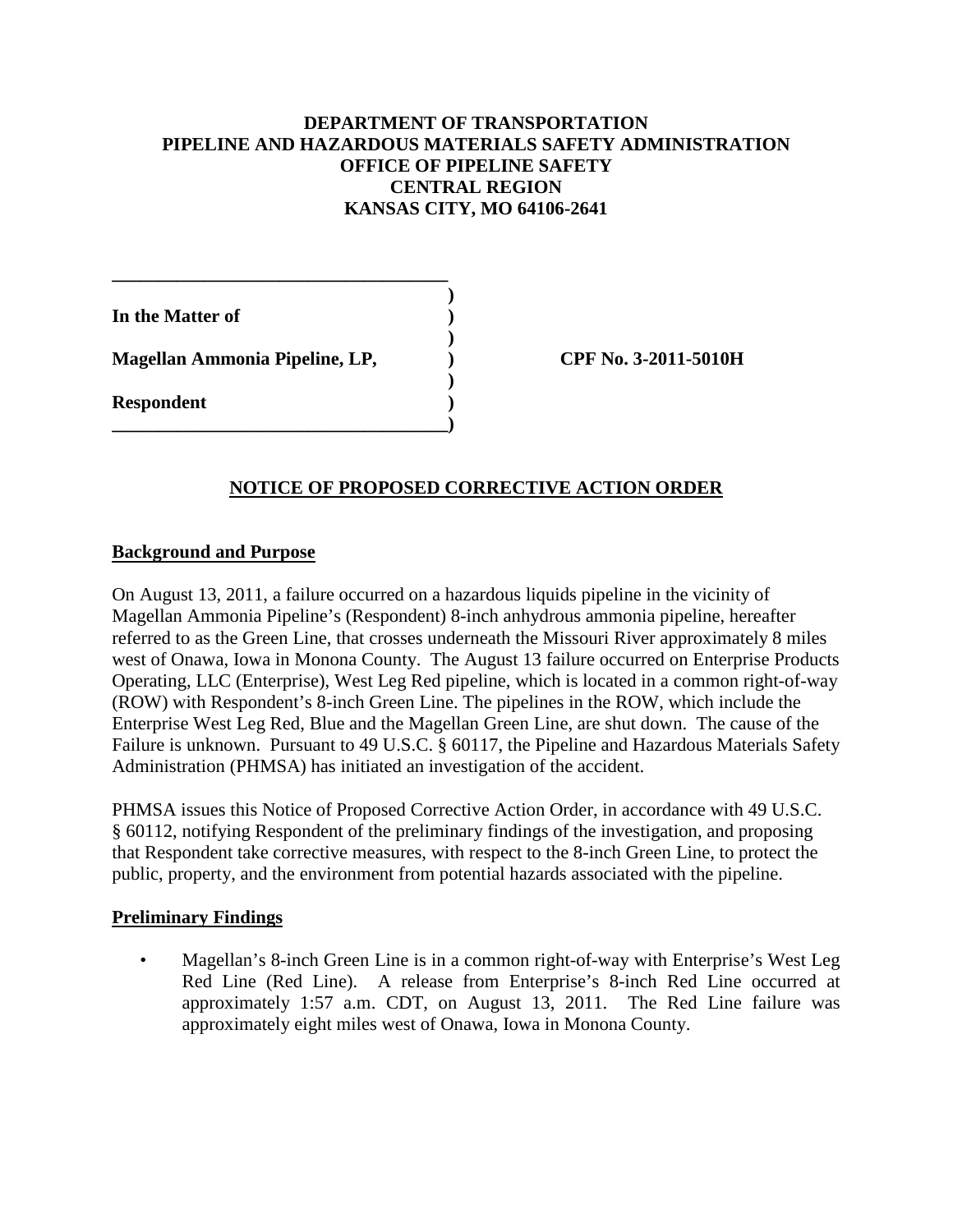- The Failure was reported to the National Response Center at 4:23 a.m. CDT on August 13, 2011 (NRC Report No. 985803). Enterprise updated the initial report to the National Response Center at 8:14 a.m. CDT (Report No. 985813) on August 13, 2011.
- Following receipt of the NRC notice by Enterprise on August 13, 2011, PHMSA Central Region communicated to Magellan personnel that a sudden pressure drop was noted on Enterprise's Red Line, and per PHMSA's information, Magellan's Green Line was nearby.
- In response to PHMSA's notification, Magellan's Control Center in Tulsa, Oklahoma shut down the 8-inch Green Line on August 13, 2011 at 6:45 a.m.
- PHMSA issued a Corrective Action Order to Enterprise Product Operating, LLC on August 19, 2011, requiring corrective actions on Enterprise's Red and Blue pipelines crossing the Missouri River between Decatur, Nebraska and Onawa, Iowa.
- No fires, injuries, fatalities, or evacuations were reported in connection with Enterprise's pipeline failure. The Missouri River at the crossing of Enterprise's and Magellan's pipelines between Decatur, Nebraska and Onawa, Iowa has experienced ongoing flood conditions. The toll bridge across the Missouri River had been closed previously due to flooding.
- The cause of the Enterprise Red Line failure is unknown and the investigation is ongoing. Due to flooding conditions on the Missouri River, visual observation of the failure section was not possible.
- A sonar survey of the flooded river after Enterprise's Red Line failure indicated washout areas that have exposed Magellan's Green Line close to Highway 175 near Onawa, Iowa. Therefore, Magellan's Green Line faces a heightened risk of suffering the same type of failure as the one already experienced on Enterprise's Red line.
- There are Green Line block valve sites on either side of the Missouri River near Decatur, Nebraska Milepost (MP) 269 and near Onawa, Iowa at MP 271. Hereafter the Affected Pipeline is between MP 269 and MP 271 on Magellan's Green Line.
- Magellan's anhydrous ammonia pipeline system is approximately 1,090 miles in length. The pipeline system delivers anhydrous ammonia from production facilities in Oklahoma and Texas to terminals in the Midwest, and terminates near Mankato, Minnesota.

The segment of the Green Line that crosses the Missouri River traverses from Conway, Kansas to Whiting, Iowa. Product originates at Conway into this segment from the Magellan South Leg. Delivery points on this segment of the system are located at Conway, Clay Center, Beatrice, Greenwood, Blair, and Whiting. Pump stations and terminals are located as follows: Conway Station MP 0; Abilene Station MP 52.4; Clay Center MP 87.5; Linn Station MP 98.4; Beatrice Station MP 147.1; Greenwood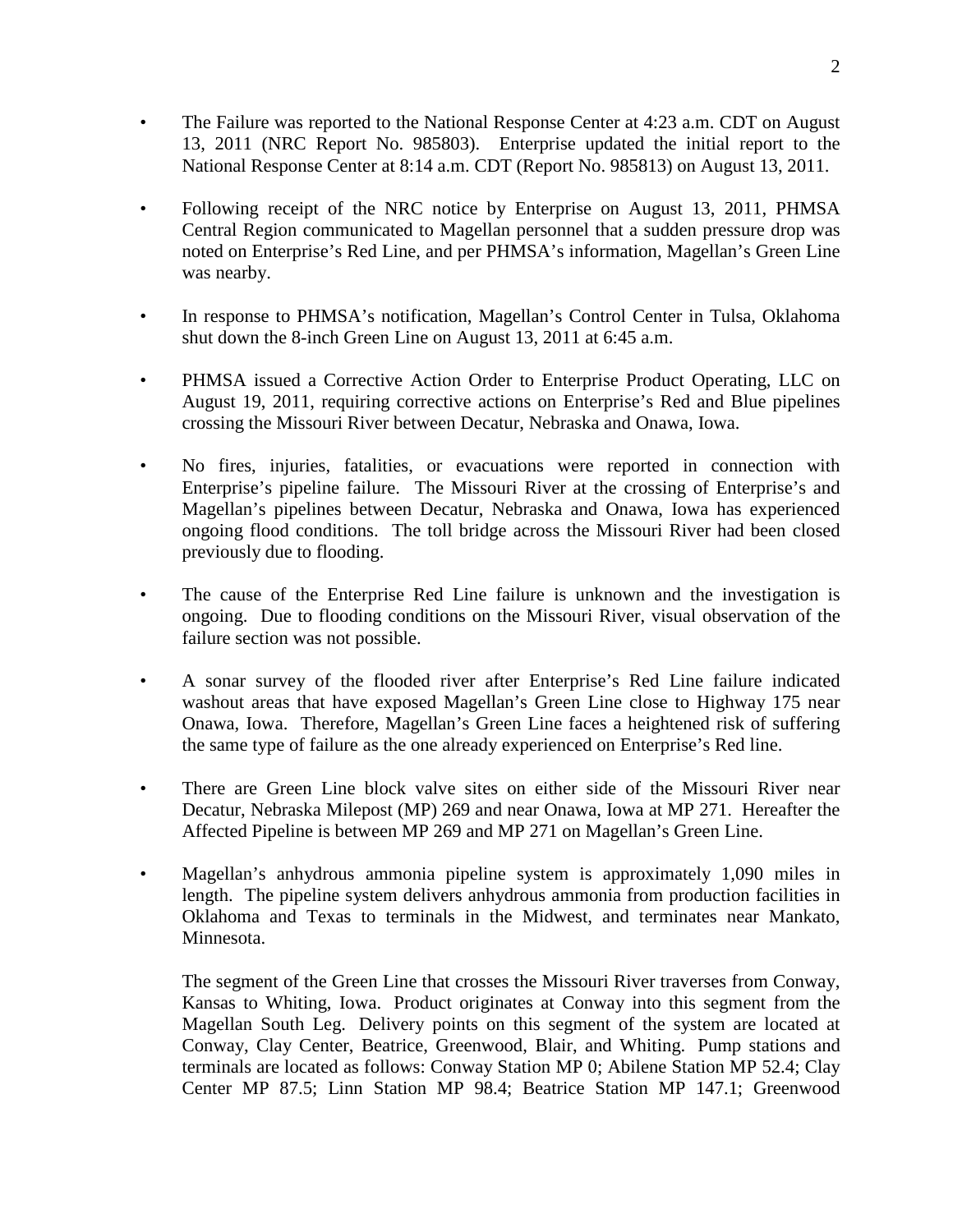Terminal MP 194.9; Herman Station MP 247; Whiting Station MP 280.8. An 11.6 mile lateral going to Blair, Nebraska is also located on this segment. The total length of the Green Line segment from Conway to Whiting is 280.8 miles, excluding the Blair Lateral.

Respondent's 8-inch Green Line and Enterprise's 8-inch Red and Blue Lines are parallel lines that run beneath the Missouri River approximately 270 pipeline miles from Conway, KS.

- The affected pipeline in the area of the failure consists of 8-inch diameter, 0.277 inch wall thickness, Grade X-42 line pipe manufactured by Lone Star Steel in 1992. The pipe is coated with fusion bonded epoxy, and cathodic protection is provided by an impressed current cathodic protection system.
- According to Magellan, the established maximum operating pressure of the Green Line at the Missouri River crossing is 1198 psig. Respondent has calculated that the actual operating pressure at the time of shut down on August 13, 2011 was 598 psig.

The Green Line was most recently hydrostatically tested with water in October 2010. The test pressure was 1520 psig for 8 hours, including a spike test to 1673 psig.

- There were two previous failures, one in 2004 and one in 2006, for which PHMSA issued Corrective Action Orders to the previous operator of the Green Line.
	- 1) CPF No. 3-2004-5032H following a failure near Kingman, KS.
	- 2) CPF No. 3-2006-5044H following a failure near Clay Center, KS.

A third significant failure occurred near Pawnee, Oklahoma on January 10, 2010.

- Respondent has reported that an inline inspection of the affected pipeline was performed in 2006 using geometry and magnetic flux leakage (MFL) technology.
- The Affected Pipeline impacts one or more "High Consequence Areas" as defined under 49 C.F.R. 195.450, and the site of the exposed pipeline along the Missouri River is located adjacent to State Route 175 in Monona County, Iowa.
- OPS issued an Advisory Bulletin ADB-11-04 in the Federal Register on July 27, 2011 on the "Potential for Damage to Pipeline Facilities Caused by Flooding," cautioning operators to take appropriate action to minimize the risk of damage to pipelines due to flooding. The Advisory was also posted on PHMSA's website:

http://phmsa.dot.gov/staticfiles/PHMSA/WebArticles/Pipeline%20topics/Advisory%20 Bulletins/Flooding%20Advisory.pdf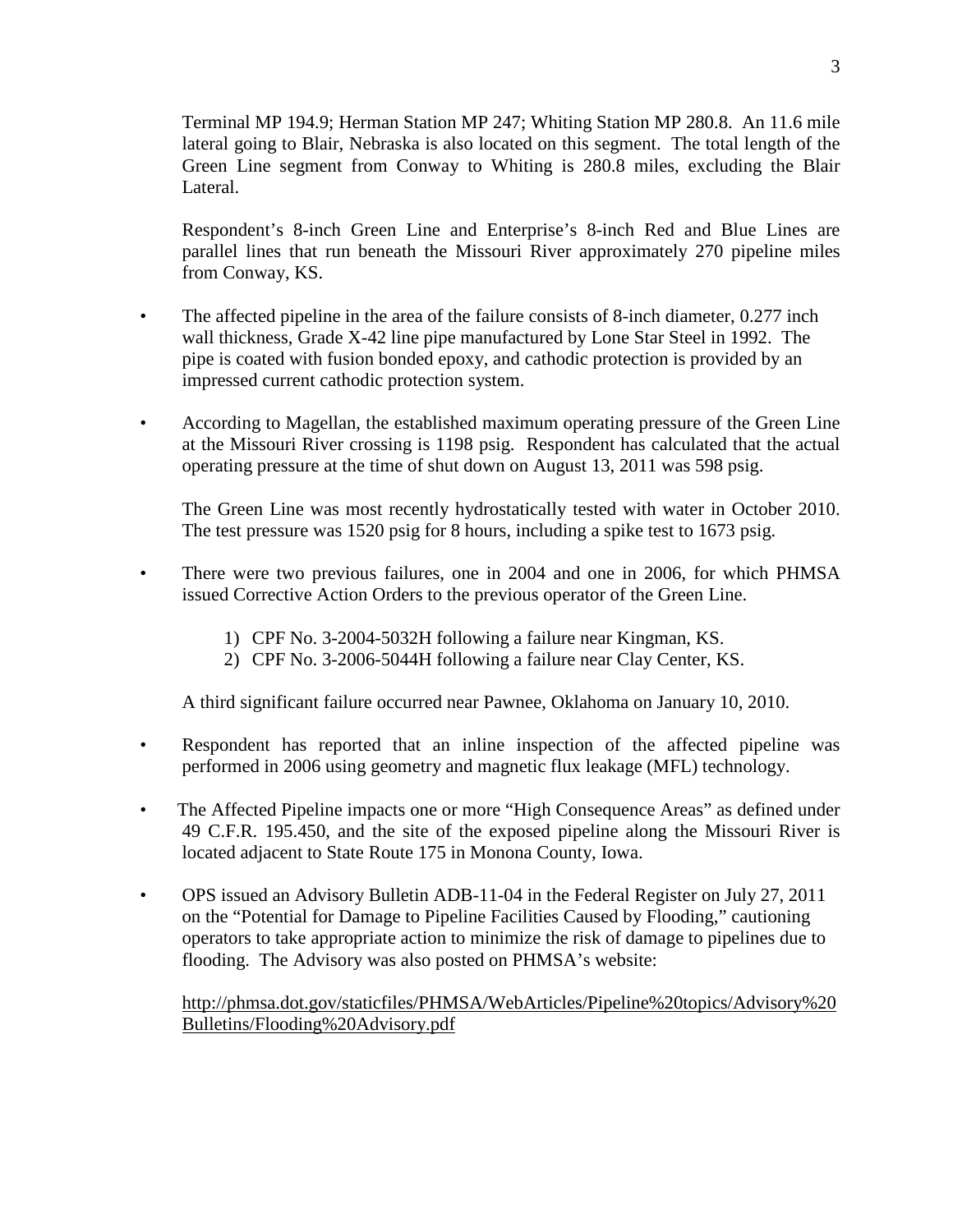### **Allegation of Hazardous Condition and Right to Hearing**

Section 60112 of Title 49, United States Code, provides for the issuance of a corrective action order, after reasonable notice and the opportunity for a hearing, requiring corrective action, which may include the suspended or restricted use of a pipeline facility, physical inspection, testing, repair, replacement, or other action, as appropriate. The basis for making the determination that a pipeline facility is hazardous, requiring corrective action, is set forth both in the above-referenced statute and 49 C.F.R. § 190.233, a copy of which is enclosed.

After evaluating the foregoing preliminary findings of fact and considering the age of the pipe, the unknown circumstances surrounding this failure, the proximity of the pipeline to populated areas, public roadways, navigable waterways and high consequence areas, the hazardous nature of the product transported, the pressure required for transporting such product, and the ongoing investigation to determine the cause of the failure, it appears that the continued operation of the affected pipeline without corrective measures would be hazardous to life, property, and the environment.

Accordingly, PHMSA issues this Notice of Proposed Corrective Action Order to notify Respondent of the agency's intent to issue a corrective action order and to propose that Respondent take measures specified herein to protect the public, property, and the environment.

#### **Response to this Notice**

Respondent may request a hearing on this Notice, to be held as soon as practicable, by notifying the Director, Central Region, PHMSA, 901 Locust Street, Suite 462, Kansas City, MO 64106- 2641, in writing within 10 days of service of this notice. Failure to submit such written notification waives the opportunity for a hearing and allows the Associate Administrator for Pipeline Safety to proceed to determine whether or not a corrective action order is required in accordance with 49 C.F.R. § 190.233. If a hearing is requested, it will be held telephonically or in-person in Kansas City, MO, on a date that is mutually convenient to Respondent and PHMSA.

As soon as practicable after the conclusion of a hearing, or if no hearing is requested, the Associate Administrator for Pipeline Safety will determine whether or not a corrective action order is required. If the Associate Administrator finds the facility is or would be hazardous to life, property, or the environment, the Associate Administrator shall issue a corrective action order in accordance with 49 C.F.R. § 190.233. If the Associate Administrator does not find the facility is or would be hazardous to life, property, or the environment, the Associate Administrator shall withdraw the allegation of the existence of a hazardous condition contained in this Notice, and promptly notify Respondent in writing.

### **Proposed Corrective Action**

Pursuant to 49 U.S.C. § 60112 and 49 C.F.R. § 190.233, PHMSA proposes to issue to Magellan Ammonia Pipeline, LP, a corrective action order incorporating the following remedial requirements with respect to the affected pipeline: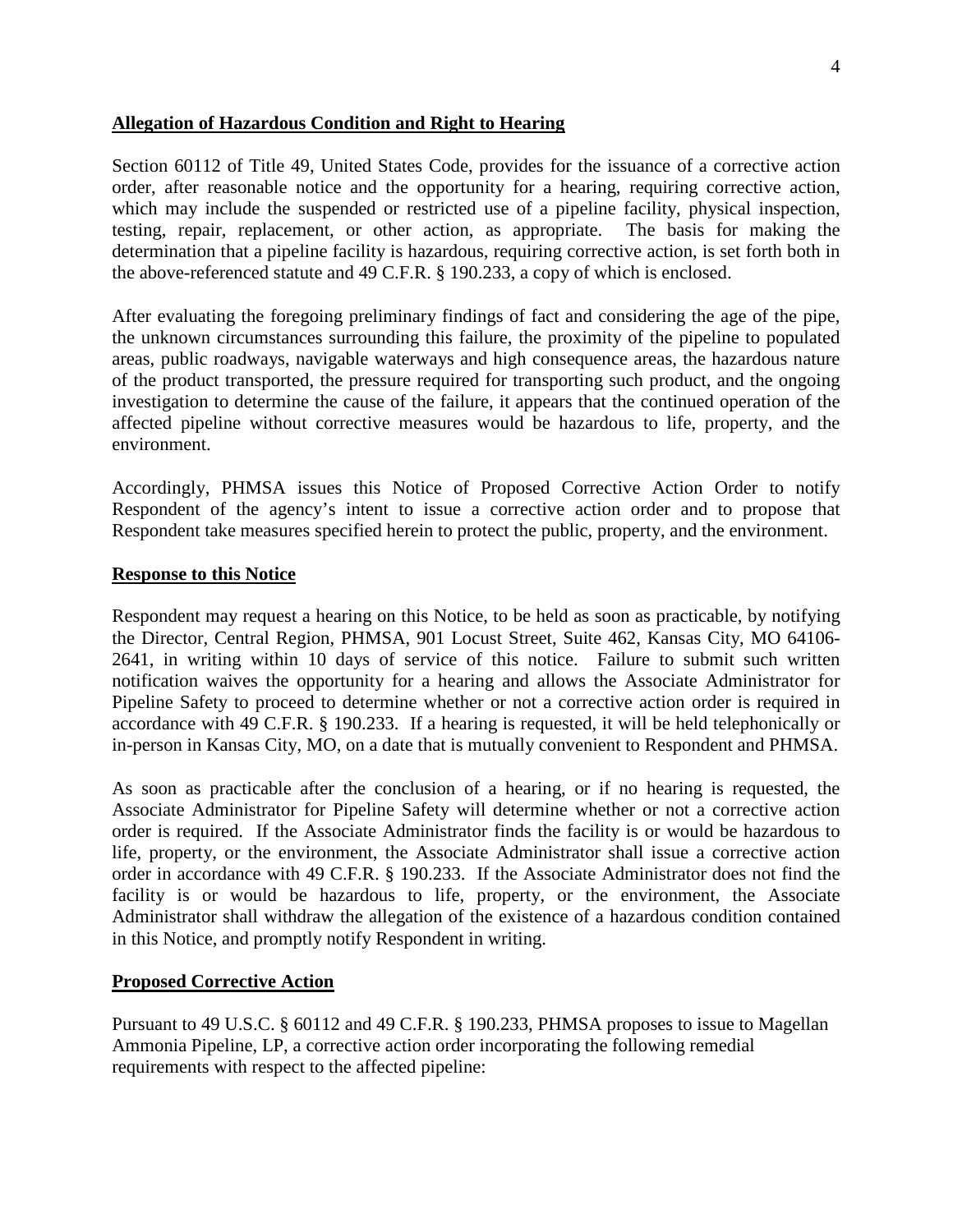- 1. Magellan's 8-inch Green Line crossing the Missouri River is to remain shutdown between MP 269 near Decatur, Nebraska and MP 271 near Onawa, Iowa.
- 2. Within 30 days following service of this Order, and prior to restart of the 8-inch Green Line, develop and submit a written repair plan ("Repair Plan") for approval to the Director, Central Region, OPS ("Director"), Pipeline and Hazardous Materials Safety Administration, 901 Locust Street, Suite 462, Kansas City, MO 64106-2641. The terms of that Repair Plan, at a minimum, must include the following provisions:
	- a. Any testing, assessments, or evaluations necessary to understand the condition of the 8-inch Green Line in the area of the pipeline crossing of the Missouri River between Decatur, Nebraska and Onawa, Iowa affected by flooding, and submit a written report of findings.
	- b. Replacement, if appropriate, of the 8-inch Green Line crossing the Missouri River between Decatur, Nebraska and Onawa, Iowa to fully remediate any risks identified by evaluations required by Item 2(a).
	- c. The design basis for the replacement of the pipelines, including but not limited to; anticipated internal and external loads, pipeline operating conditions, and anticipated Missouri River flooding conditions impacting the replaced crossing.
	- d. Relocate block valve sites and/or add protective measures to existing block valve sites, as necessary to maintain continuous remote control operation of the valves in the event of flooding.
- 3. Within 30 days following service of this Order, develop and submit to the Director for prior approval a written "Restart Plan" for the 8-inch Green Line. The terms of the Restart Plan must, at a minimum, include the following provisions:
	- a. Specify a daylight restart.
	- b. Aerial patrolling of the 8-inch Ammonia line during the restart process.
	- c. Advance communications with local emergency response officials.
	- d. A contingency plan to operate and monitor the 8-inch Ammonia lines during flooding conditions, including enhanced patrolling and remote monitoring.
- 4. Within 90 days following service of this Order, submit to the Director a Root Cause Analysis (RCA) for the washout and exposure of the Affected Pipeline. Magellan must take the following actions:
	- a. Submit a proposal, for the Director's prior approval, to utilize a third party to perform and/or facilitate the RCA;
	- b. The RCA must evaluate the 1992 crossing design and any assumptions utilized in developing the design, and the actions taken by Magellan since the advent of the 2011 flooding to reduce the risk of scouring and possible failure of the Green Line;
	- c. Elements of the RCA must include, but not limited to: a scoping document for the RCA; procedures associated with the RCA; multiple methods used for the RCA analysis and updates on each method as it progresses; documentation of the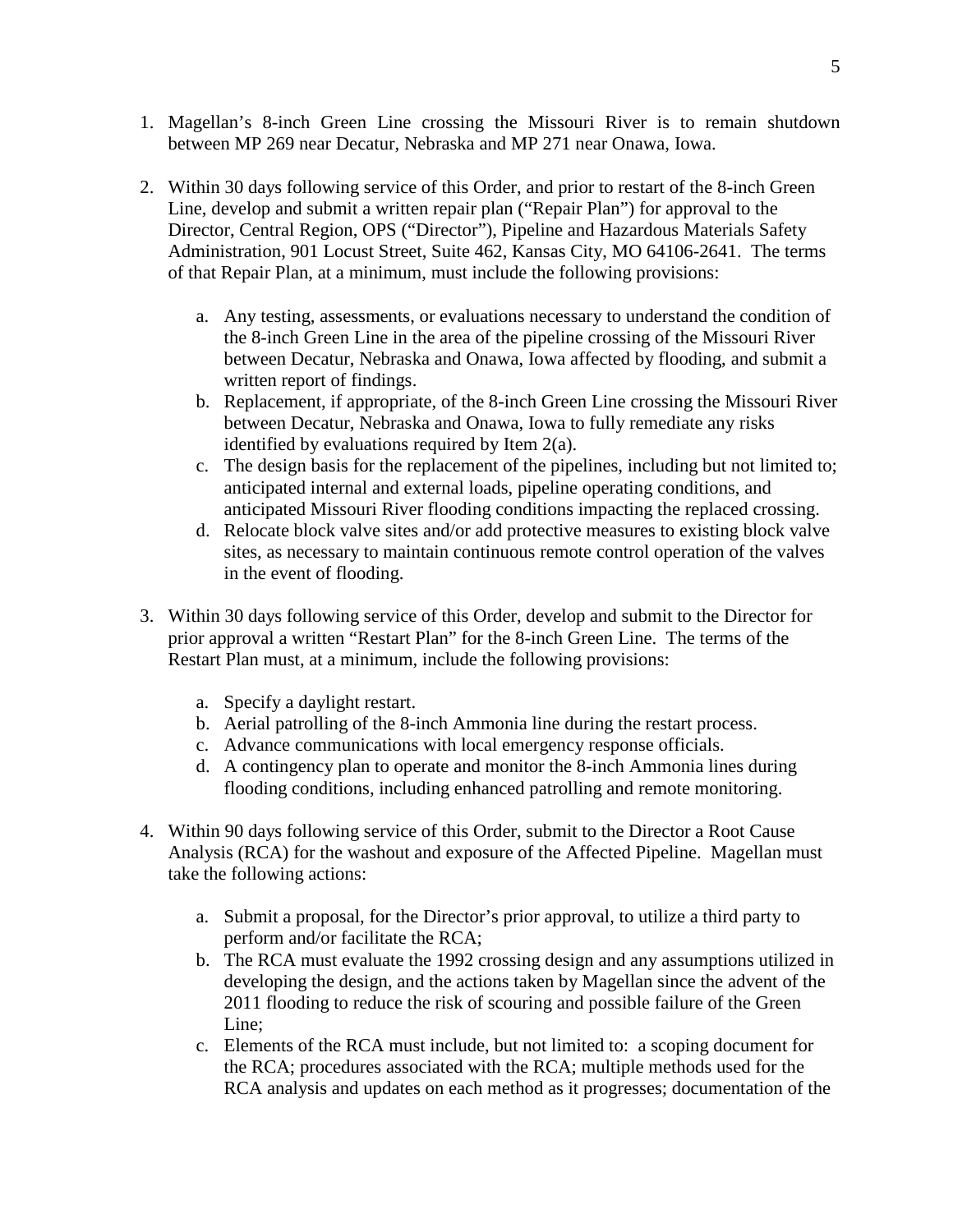decision-making process; and a final report of the RCA results, including any lessons learned and whether the findings are applicable to other segments, processes, or programs across Respondent's pipeline system; and

- d. Develop and submit a plan with identified timelines to apply the lessons learned to other segments, processes or programs across the Respondent's pipeline system.
- 5. The Repair Plan shall be incorporated into this Order and be revised as necessary to incorporate the results of actions undertaken pursuant to this Order and whenever necessary to incorporate new information obtained during the investigation and remedial activities. Submit any such plan revisions to the Director for prior approval. The Director may approve plan elements incrementally.
- 6. Implement the Repair Plan as approved by the Director, including any revisions to the plan. Any actions taken by Magellan to meet the requirements of the Repair Plan must be in accordance with the terms of such plan, as approved by the Director, unless the actions have prior written approval from the Director before the actions are initiated. Make the results of all actions taken in accordance with the approved plan available to PHMSA or its representative.
- 7. Submit monthly reports to the Director that: (1) include available data and results of the testing and evaluations required by this Order; and (2) describe the progress of the repairs and other remedial actions being undertaken. The first monthly report shall be due September 30, 2011.
- 8. It is requested that Magellan maintain documentation of the costs associated with implementation of this Corrective Action Order. It is requested that Magellan include in each monthly report submitted pursuant to Item 7 the to-date total costs associated with: (1) preparation and revision of procedures, studies and analyses; (2) physical changes to pipeline infrastructure, including repairs, replacements and other modifications; and (3) environmental remediation.
- 9. The Director may grant an extension of time for compliance with any of the terms of this Order upon a written request timely submitted demonstrating good cause for an extension.
- 10. With respect to each submission that under this Order requires the approval of the Director, the Director may: (a) approve, in whole or part, the submission; (b) approve the submission on specified conditions; (c) modify the submission to cure the deficiencies; (d) disapprove in whole or in part, the submission, directing that Respondent modify the submission, or (e) any combination of the above. In the event of approval, approval upon conditions, or modification by the Director, Respondent shall proceed to take all action required by the submission as approved or modified by the Director. In the event that the Director disapproves all or any portion of the submission, Respondent shall correct all deficiencies within the time specified by the Director, and resubmit it for approval. In the event that a resubmitted item is disapproved in whole or in part, the Director may again